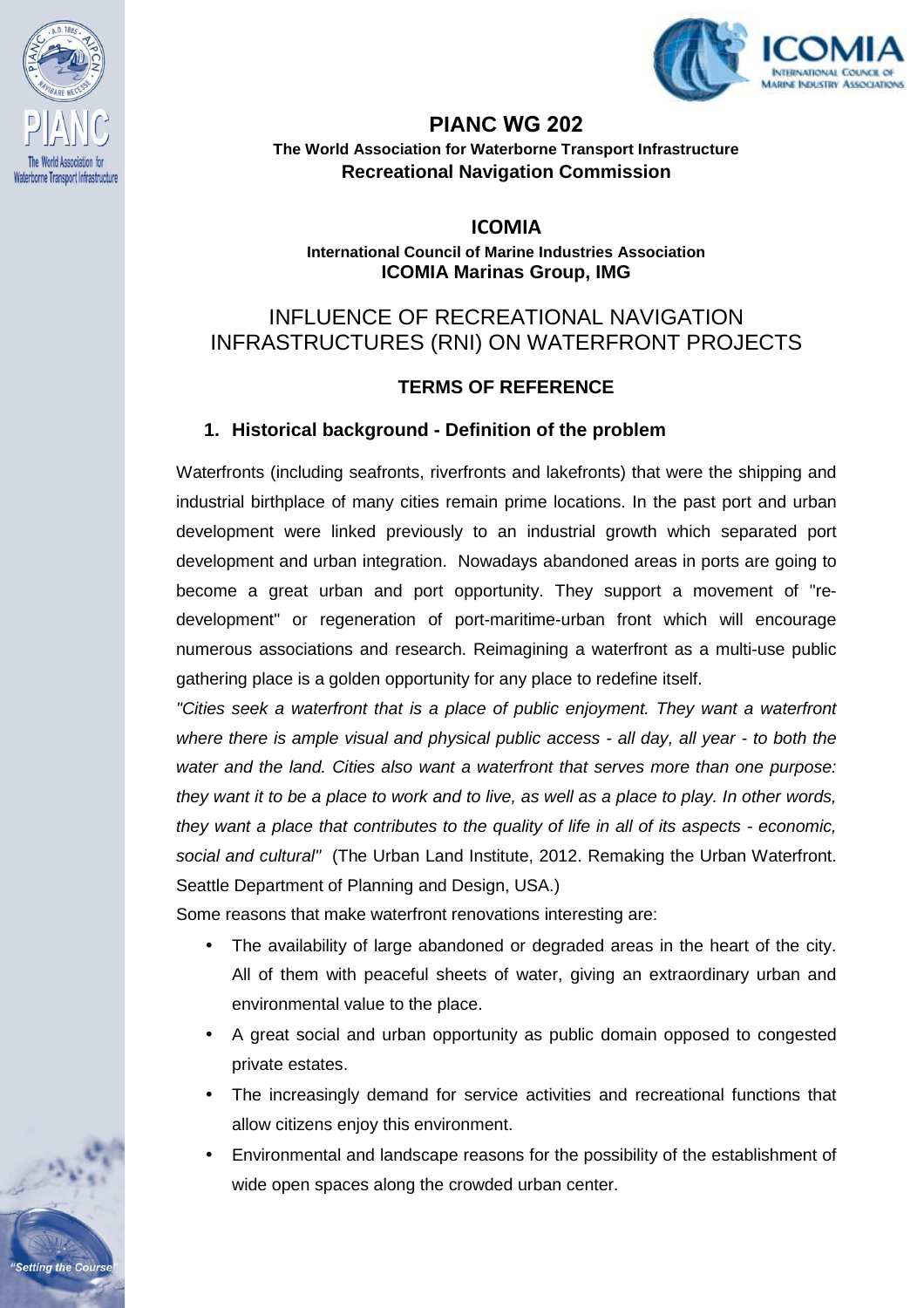

etting the Cours



Actions to manage and renovate waterfronts and coasts

can be classified into two major groups: on the one hand are those that seek to protect and restore the environmental of natural coasts; on the other hand are those mainly placed in urban and port areas, which often require plans and projects to bring about regeneration. supportive part, for waterfront development projects.

RNI are not only places for berthing, they can result substantial benefits to the whole territory and to its community as they may:

- become a new urban space
- increase the value of real state
- involve services to boats, users and whole community and have significant impact on employment
- give an extra protection to flooding or erosion
- give opportunity for recovery or reconstruction of rivers and lake banks, offering new promenades or new urban skylines
- become a mixed-use place where to encourage and facilitate the path for the public to become a nautical enthusiast.

Restructuring waterfronts and renewal projects are often characterized by high costs which cannot always be supported by Governments because of lacks of finance resources or direct benefits for public sector. Instead, in a common public-private effort (PPP), proposing a development project that includes a marina with facilities and services typically residential, commercial and urban oriented, should ensure the economic sustainability, as well as the aimed environment and landscape enhancement.

#### **2. Objectives**

The objective of this RecCom WG is to understand, evaluate and report on the influence of Recreational Navigation Infrastructures on waterfront development and their funding possibilities (including PPP) and regulation of investments on marina/RNI development projects. The study covers both focuses from new constructions to redevelopment or regeneration of the waterfront.

The information provided will help Governments and investors make strategies and decisions at the planning state of restructuring obsolete areas and renewal urban projects.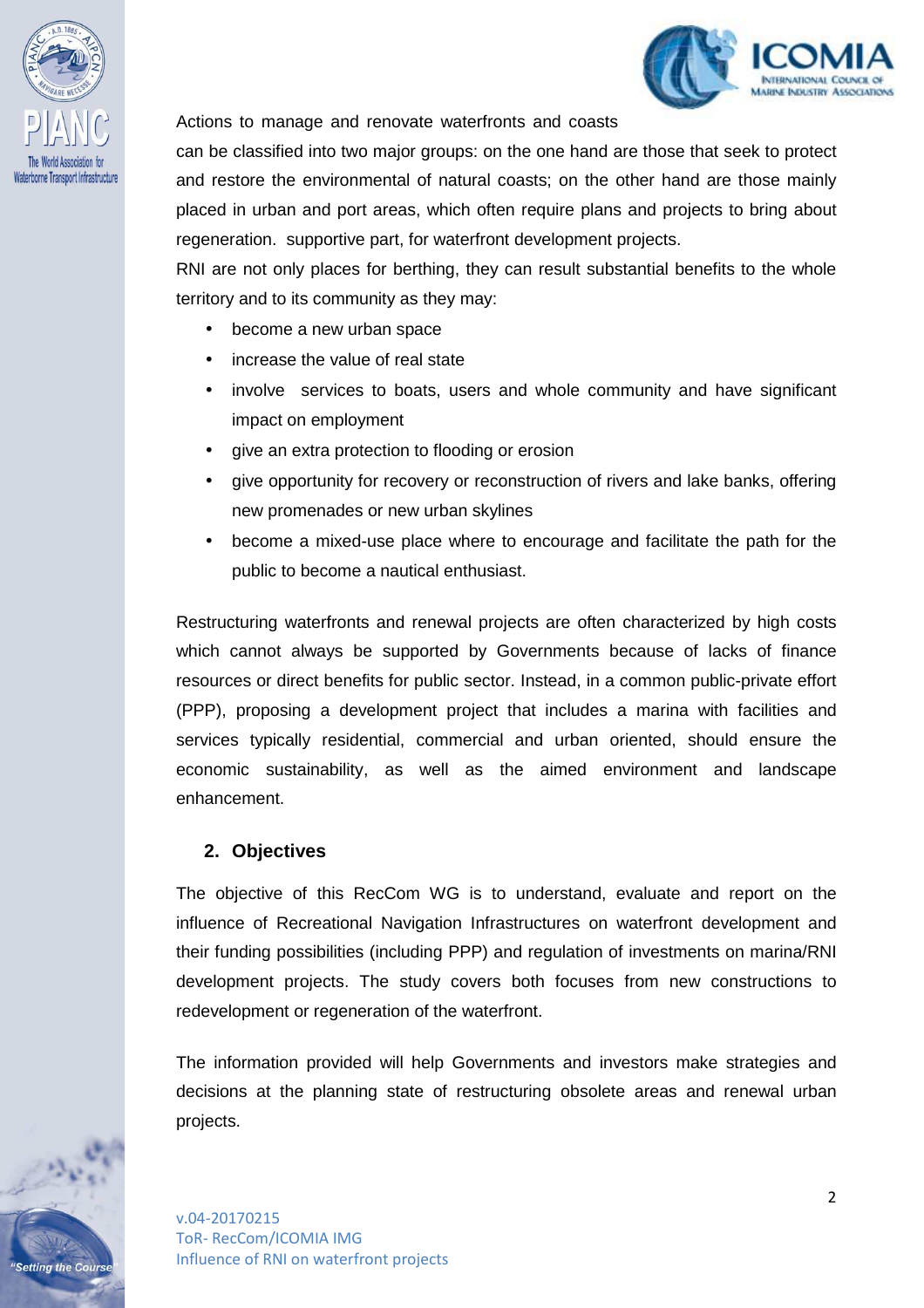

ng the Cours



### **3. Earlier reports to be reviewed**

Relationship between RNI and Waterfronts was recently addressed in Smart Rivers 2015 celebrated in Buenos Aires, within the paper 172 "Development and Rehabilitation of Waterfronts in Internal Waters" submitted by Mr. Ciralli.

There also are lots of references from urban planning including ports, RNI and waterfront projects with several case studies. Some of these references are:

- Ciralli, E. 2012. Planning and design of ports in very sensitive areas: case studies. 4th National AIPCN-PIANC Congress, Infrastructure, logistics and sustinability - 2nd PIANC Mediterranean Days of Coastal and Port Engineering. Valencia, Spain.
- European Commission. 2014. Guide to Cost-Benefit Analysis of Investment Projects. Directorate-General for Regional and Urban policy. Brussels, Belgium.
- Giovinazzi, O; Moretti, M. 2010. Port Cities and Urban Waterfront: Transformations and Opportunities, TeMALab Journal.
- Landscape Architecture, chapter number 7, InTech.
- Project for Public Spaces. Great Waterfront Case Studies. Resource Articles, Waterfronts. PPS, USA.
- Project for Public Spaces. How to transform a Waterfront. Resource Articles, Waterfronts. PPS, USA.
- The Urban Land Institute. 2012. Remaking the Urban Waterfront. Seattle Department of Planning and Design, USA.
- International Regulations and Guidelines on the matter.

The Working Group should collect and study such reports and publications, evaluate their relevance and application to the contents of the report.

#### **4. Scope**

Consideration of the differences in coastline and waterfronts as public or private areas depends on the analyzed country. For this reason different regional regulations and existing guidelines on coastal and port areas should be analyzed and outlined. This task could help to a best practice approach, identifying whether proposed RNI can be a successful project or not. It would be useful to include other points of view from "sister associations" to PIANC like the Waterfront Alliance of the USA.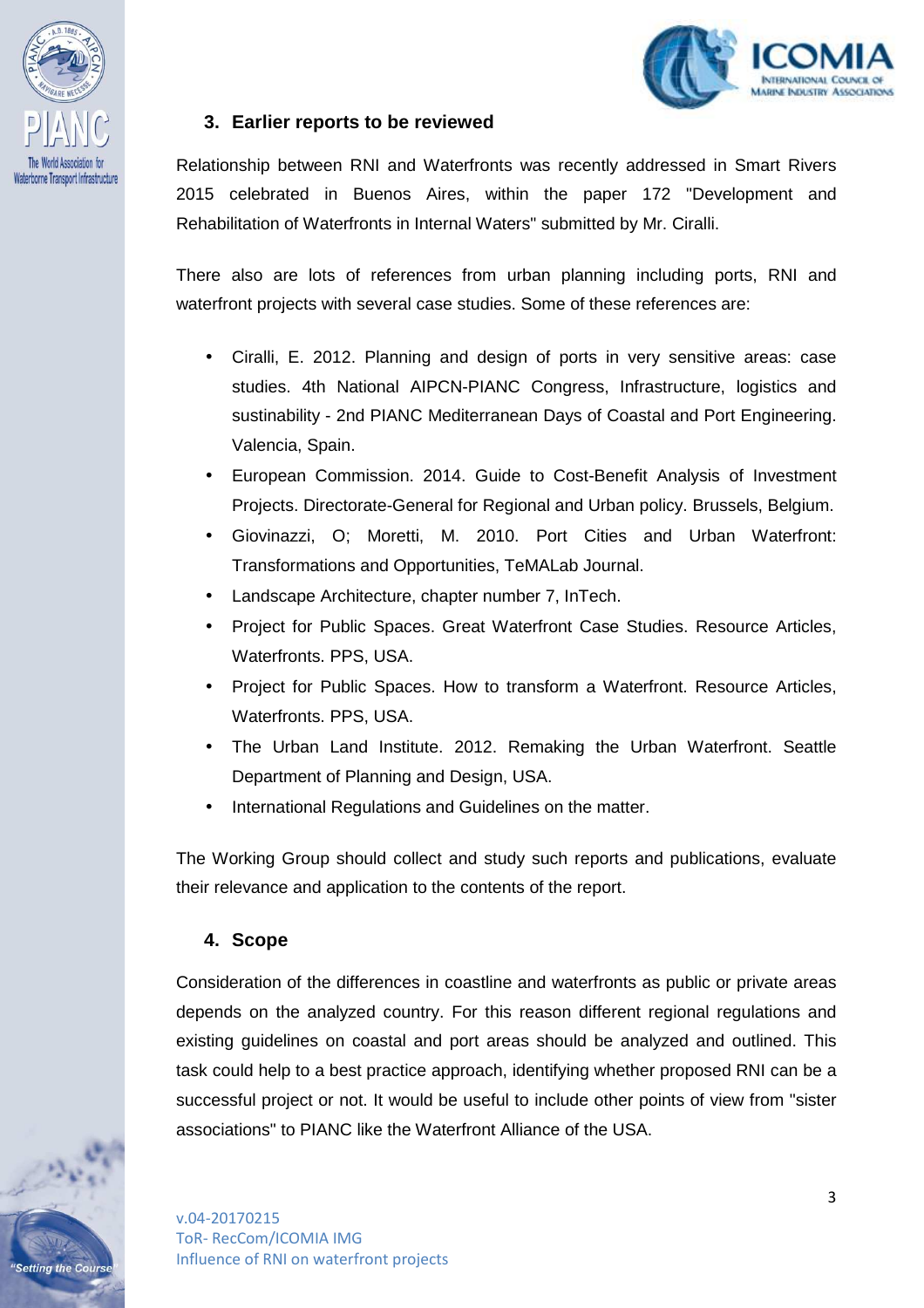

ng the Cours



Infrastructure necessities, services to be provided and

specific characteristic parameters should be added accompanied by some successful case studies. Detailed mapping of the uses and building typologies, and its own regulation through the consideration of integration among waterfront development and marinas, water projects, leisure, and the interaction between ports and cities.

Also a description of a methodology to cost-benefit analysis of these projects should be appreciated with suggestions for the terms of engagement between harbor authorities and private entrepreneurs be studied and proposed with the aim of giving support to the state administration with a subject often unknown or misunderstood.

#### **5. Intended product**

The intended product is a best practice document basing on existing regulations and case studies. It will support Governments and investors to make strategies and planning decisions on how to deal with waterfront renovations.

#### **6. Working Group Membership**

The desirable expertise of Working Group members includes several profiles, they may be **developers, investors**, urban **planners**, environmental planners, landscape **architects**, marina **designers** and **managers**, **researchers and** research institutions, experts in PPP and in financing projects, public servants, etc., coming from both public and private organizations, from different countries around the world with different policies related with their waterfront treatment.

The call should be sent also:

- to other "sister associations" outside PIANC and ICOMIA, like IMG.
- to other renown organizations and associations operating in this field of knowledge, like:
	- o RETE Association for the Collaboration between Ports and Cities http://retedigital.com/en
	- o The Waterfront Alliance http://waterfrontalliance.org/
	- o Others that the WG members could find well suited for the scope of the work.